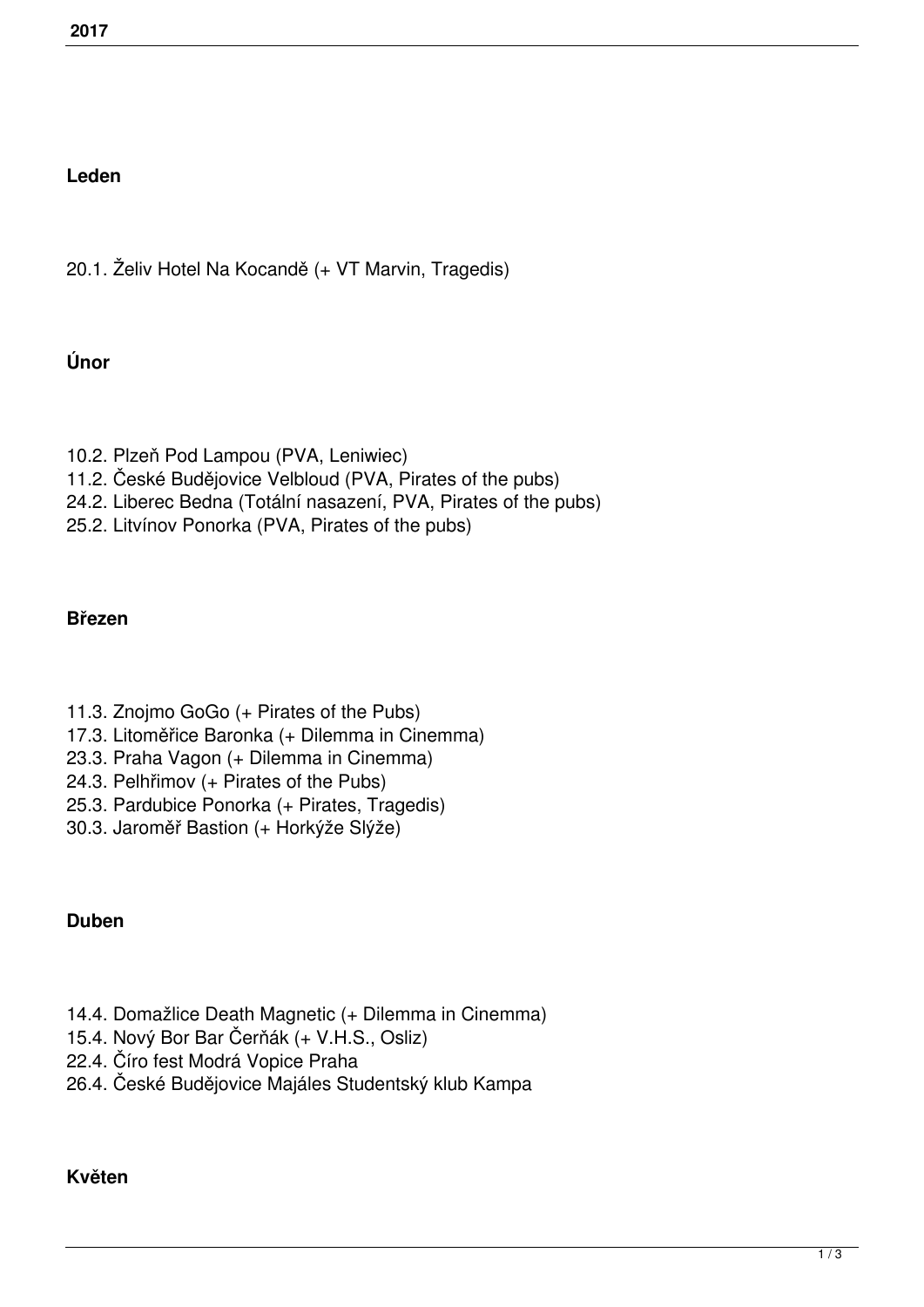- 5.5. Liberec Azyl (+ Houba...)
- 13.5. Rokycany Majáles (+ Dilemma in Cinema...)

## **Červen**

- 16.6. Votvírák
- 16.6. Horažďovice (+ Pirates of the Pubs)
- 17.6. Blatenskej fest
- 24.6. Slunovrat Benešov nad Ploučnicí

# **Červenec**

1.7. JBC fest 8.7. Doupnice fest 29.7. FestNeFest Jaroměř

# **Srpen**

5.8. Keltská noc 11.8. Rock fest Hronov 19.8. Motosraz Měděnec

# **Září**

- 1.9. Punkáči Deťom Opatovce (Trenčín)
- 8.9. Jindřichův Hradec Lucky Pery Cocks in the Pubs Tour
- 9.9. Plasy u Plzně (+ Hentai Corporation, Cocotte Minute)
- 22.9. Třebíč Che Guevara Cocks in the Pubs Tour